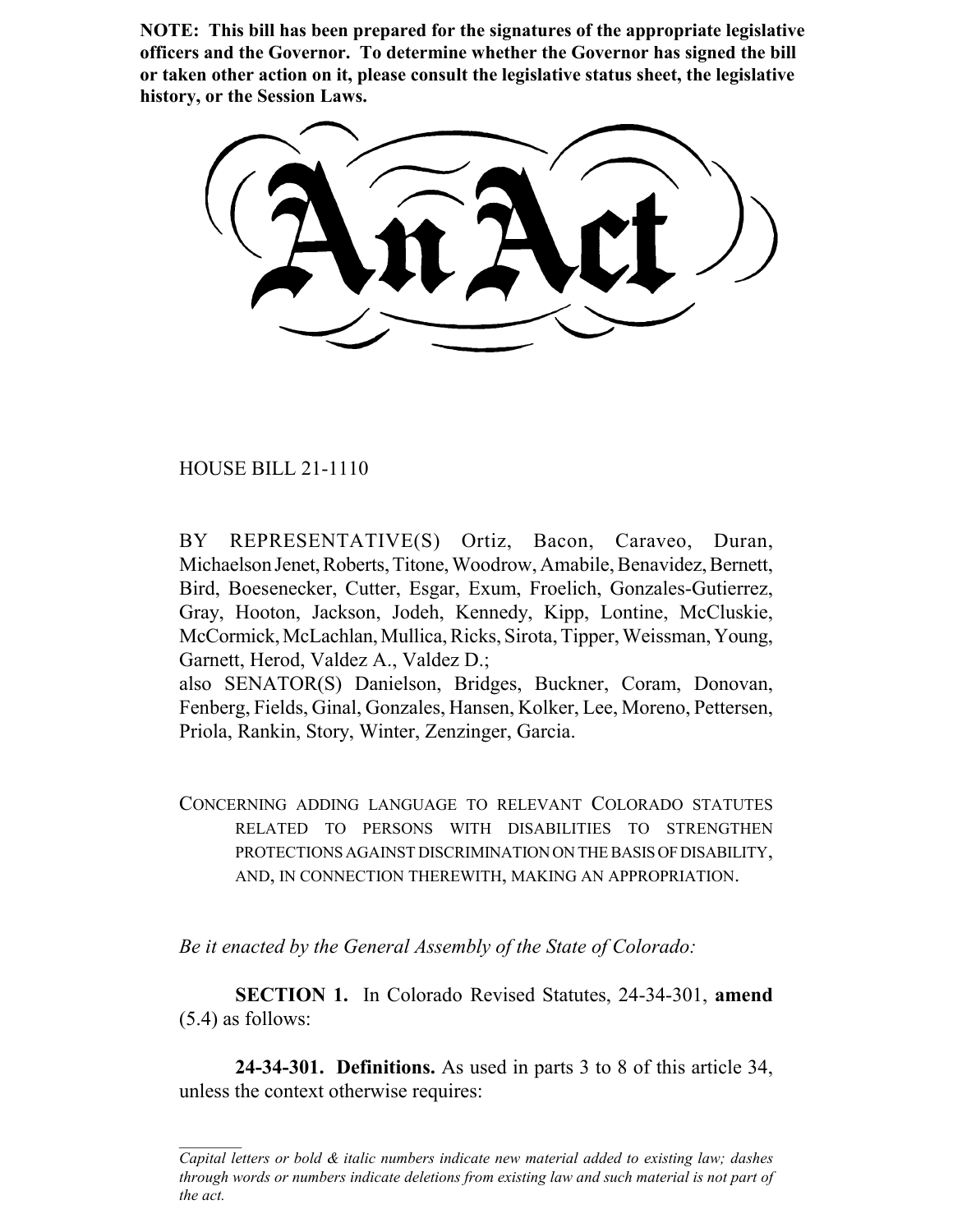(5.4) "Public entity" has the same meaning as set forth in Title II of the federal "Americans with Disabilities Act of 1990", 42 U.S.C. sec. 12131, and its related amendments and implementing regulations. MEANS:

(a) ANY STATE OR LOCAL GOVERNMENT; OR

(b) ANY DEPARTMENT, AGENCY, SPECIAL DISTRICT, OR OTHER INSTRUMENTALITY OF A STATE OR LOCAL GOVERNMENT.

**SECTION 2.** In Colorado Revised Statutes, 24-34-802, **amend** (1), (2)(a) introductory portion, and (2)(a)(III); and **add** (5) as follows:

**24-34-802. Violations - penalties - immunity.** (1) (a) It is a discriminatory practice and unlawful for any person, AS DEFINED IN SECTION 24-34-301, to discriminate against  $\frac{1}{2}$  AN individual or group OF INDIVIDUALS because such THE person or group has opposed any practice, made a discriminatory practice based on disability pursuant to part 5, 6, or 8 of this article ARTICLE 34, or because such THE person or group has made a charge, testified, assisted, or participated in any manner in an investigation, proceeding, or hearing conducted pursuant to part 5, 6, or 8 of this article ARTICLE 34.

(b) AN INDIVIDUAL WITH A DISABILITY, AS DEFINED IN SECTION 24-34-301(5.6), MUST NOT, BY REASON OF THE INDIVIDUAL'S DISABILITY, BE EXCLUDED FROM PARTICIPATION IN OR BE DENIED THE BENEFITS OF SERVICES, PROGRAMS, OR ACTIVITIES PROVIDED BY A PUBLIC ENTITY, AS DEFINED IN SECTION 24-34-301, OR A STATE AGENCY, AS DEFINED IN SECTION 24-37.5-102, OR BE SUBJECTED TO DISCRIMINATION BY ANY SUCH PUBLIC ENTITY OR STATE AGENCY.

(c) DISCRIMINATION PURSUANT TO THIS SECTION INCLUDES THE FAILURE OF A PUBLIC ENTITY OR STATE AGENCY, AS THOSE TERMS ARE DEFINED IN SECTION 24-34-301, TO DEVELOP AN ACCESSIBILITY PLAN USING THE ACCESSIBILITY STANDARDS ESTABLISHED PURSUANT TO SECTION 24-85-103 (2.5) AND FULLY COMPLY, ON OR BEFORE JULY 1, 2024, WITH THE ACCESSIBILITY STANDARDS FOR INDIVIDUALS WITH A DISABILITY ESTABLISHED BY THE OFFICE OF INFORMATION TECHNOLOGY PURSUANT TO SECTION 24-85-103 (2.5). LIABILITY FOR NONCOMPLIANCE AS TO CONTENT LIES WITH THE PUBLIC ENTITY OR STATE AGENCY THAT MANAGES THE

PAGE 2-HOUSE BILL 21-1110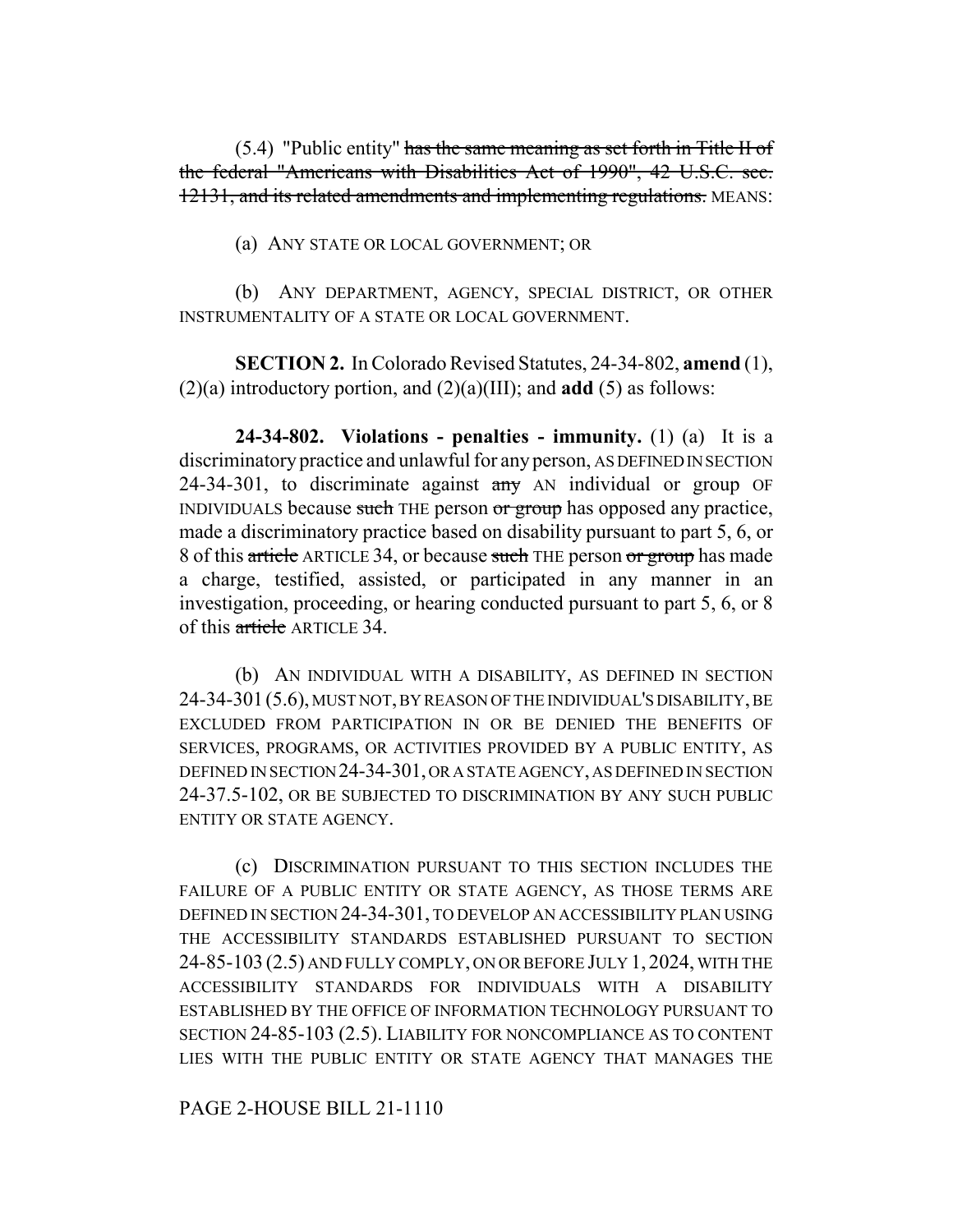CONTENT.LIABILITY FOR NONCOMPLIANCE OF THE PLATFORM HOSTING THE CONTENT LIES WITH THE PUBLIC ENTITY OR STATE AGENCY THAT MANAGES THE PLATFORM.

(2) (a)  $\overrightarrow{A}$  qualified AN individual with a disability, as defined in section 24-34-301 (5.6), who is subject to a violation of subsection (1) of this section or of section 24-34-502, 24-34-502.2, 24-34-601, or 24-34-803 based on his or her THE INDIVIDUAL'S disability may bring a civil suit in a court of competent jurisdiction and, EXCEPT AS PROVIDED IN SECTION 24-85-103, is entitled to any of the following remedies:

(III) A statutory fine not to exceed OF three thousand five hundred dollars, PAYABLE TO EACH PLAINTIFF FOR EACH VIOLATION.

(5) AN AGENCY IN THE STATE WITH THE AUTHORITY TO PROMULGATE RULES RELATED TO PROTECTIONS FOR PERSONS WITH DISABILITIES SHALL NOT PROMULGATE A RULE THAT PROVIDES LESS PROTECTION THAN THAT PROVIDED BY THE FEDERAL "AMERICANS WITH DISABILITIES ACT OF 1990", 42 U.S.C. SEC. 12101 ET SEQ., AS AMENDED.

**SECTION 3.** In Colorado Revised Statutes, **amend** 24-85-101 as follows:

**24-85-101. Legislative declaration.** The general assembly hereby finds that the state needs to improve nonvisual access to information, whether by speech, Braille, or other appropriate means INCLUDING ELECTRONIC INFORMATION, FOR INDIVIDUALS WITH A DISABILITY.

**SECTION 4.** In Colorado Revised Statutes, 24-85-102, **amend** the introductory portion; and **add** (1.5), (2.3), (2.7), (5.3), and (5.5) as follows:

**24-85-102. Definitions.** As used in this article ARTICLE 85, unless the context otherwise requires:

(1.5) "ACCESSIBLE" OR "ACCESSIBILITY" MEANS PERCEIVABLE, OPERABLE, AND UNDERSTANDABLE DIGITAL CONTENT THAT ENABLES AN INDIVIDUAL WITH A DISABILITY TO ACCESS THE SAME INFORMATION, ENGAGE IN THE SAME INTERACTIONS, AND ENJOY THE SAME SERVICES OFFERED TO OTHER INDIVIDUALS, WITH THE SAME PRIVACY, INDEPENDENCE, AND EASE OF USE AS EXISTS FOR INDIVIDUALS WITHOUT A DISABILITY.

PAGE 3-HOUSE BILL 21-1110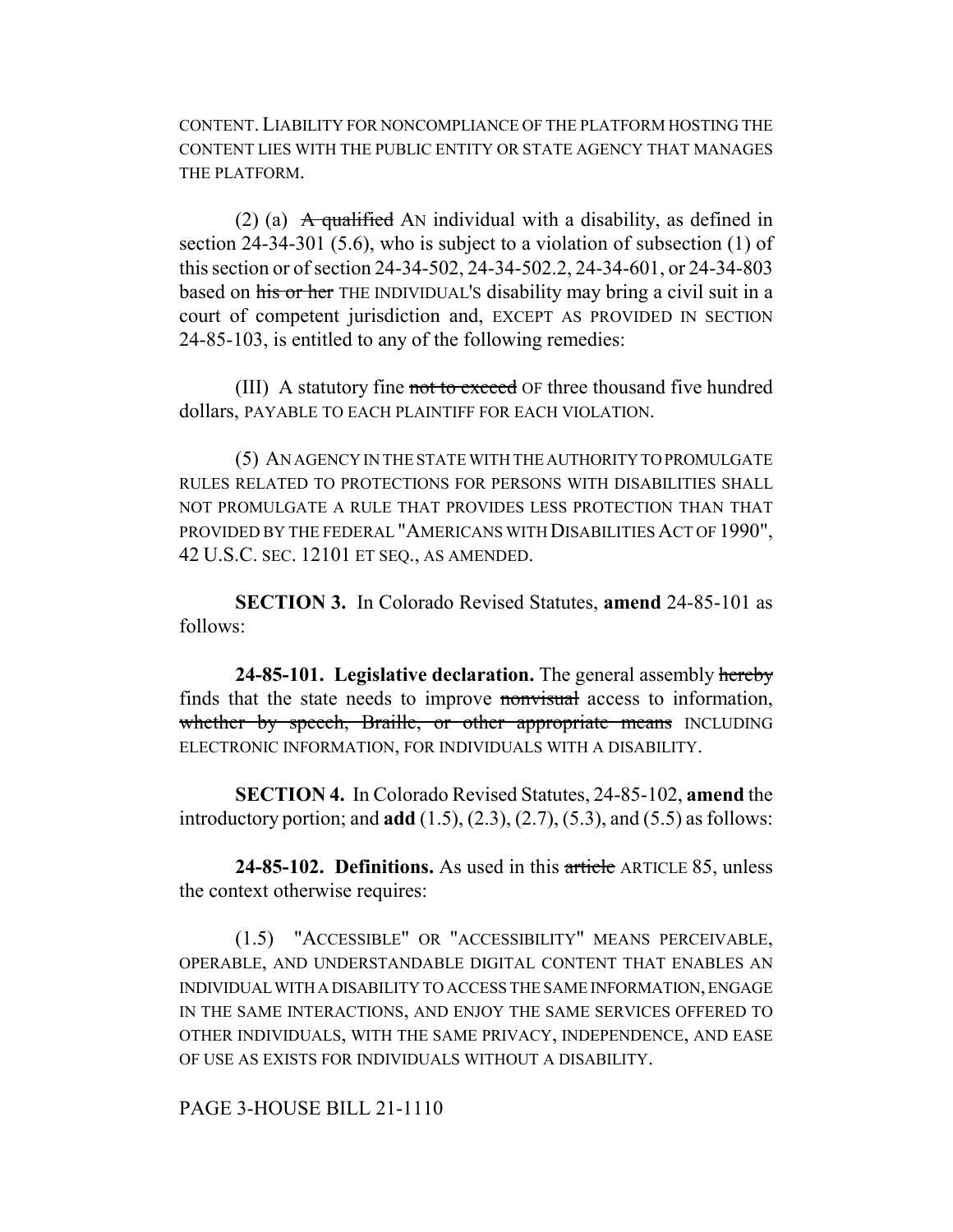(2.3) "DISABILITY" HAS THE SAME MEANING AS SET FORTH IN THE FEDERAL "AMERICANS WITH DISABILITIES ACT OF 1990", 42 U.S.C. SEC. 12101 ET SEQ., AND ITS RELATED AMENDMENTS AND IMPLEMENTING REGULATIONS.

(2.7) "INDIVIDUAL WITH A DISABILITY" HAS THE SAME MEANING AS "QUALIFIED INDIVIDUAL WITH A DISABILITY" AS DEFINED IN SUBSECTION (5.5) OF THIS SECTION.

(5.3) "OFFICE OF INFORMATION TECHNOLOGY" MEANS THE OFFICE OF INFORMATION TECHNOLOGY CREATED IN SECTION 24-37.5-103.

(5.5) "QUALIFIED INDIVIDUAL WITH A DISABILITY" OR "INDIVIDUAL WITH A DISABILITY" HAS THE SAME MEANING AS SET FORTH IN THE FEDERAL "AMERICANS WITH DISABILITIES ACT OF 1990", 42 U.S.C. SEC. 12101 ET SEQ., AND ITS RELATED AMENDMENTS AND IMPLEMENTING REGULATIONS.

**SECTION 5.** In Colorado Revised Statutes, **amend** 24-85-103 as follows:

**24-85-103. Accessibility standards for individuals with a disability.** (1) The chief information officer in the office of information technology created in section 24-37.5-103, shall maintain nonvisual access ACCESSIBILITY standards FOR AN INDIVIDUAL WITH A DISABILITY for information technology systems employed by state agencies that:

(a) Provide blind or visually impaired individuals AN INDIVIDUAL WITH A DISABILITY with access to information stored electronically by state agencies by ensuring compatibility with adaptive technology systems so that blind and visually impaired individuals have AN INDIVIDUAL WITH A DISABILITY HAS full and equal access when needed; and

(b) Are designed to present information, including prompts used for interactive communications, in formats intended for both visual and nonvisual use, such as the use of text-only options.

(1.5) THE CHIEF INFORMATION OFFICER IN THE OFFICE OF INFORMATION TECHNOLOGY SHALL, CONSISTENT WITH THE RESPONSIBILITIES OF THE OFFICE, PROMOTE AND MONITOR THE ACCESS STANDARDS FOR INDIVIDUALS WITH A DISABILITY IN THE STATE'S INFORMATION TECHNOLOGY

PAGE 4-HOUSE BILL 21-1110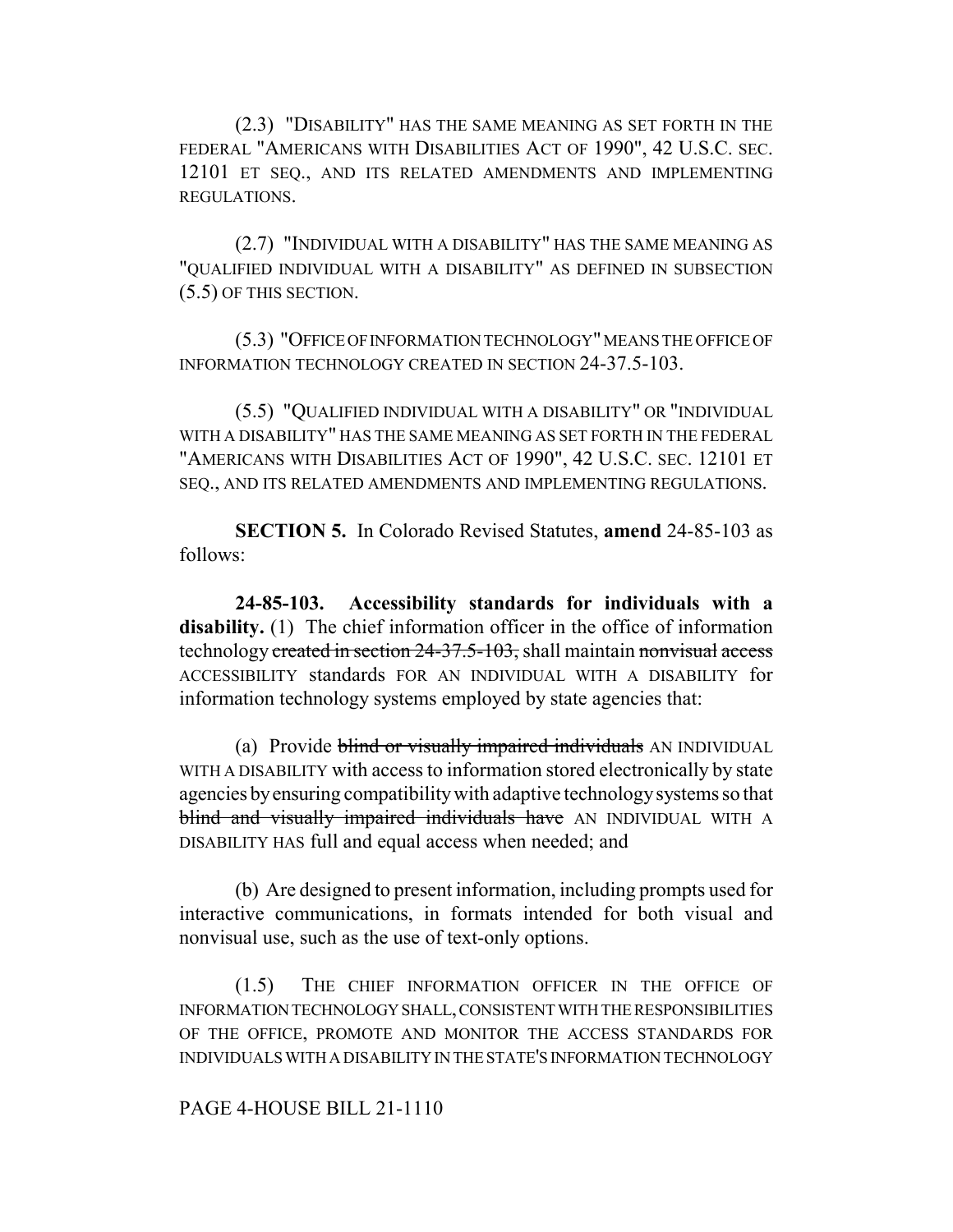INFRASTRUCTURE, INCLUDING BUT NOT LIMITED TO ARCHITECTURE. EACH STATE AGENCY IS DIRECTED TO COMPLY WITH THE ACCESS STANDARDS FOR INDIVIDUALS WITH A DISABILITY, ESTABLISHED BY THE OFFICE OF INFORMATION TECHNOLOGY PURSUANT TO SUBSECTION (2.5) OF THIS SECTION, IN THE CREATION AND PROMULGATION OF ANY ONLINE CONTENT AND MATERIALS USED BY SUCH STATE AGENCY.

(2) The chief information officer in the office of information technology created in section 24-37.5-103, shall consult with state agencies and representatives of individuals who are blind or visually impaired WITH A DISABILITY in maintaining the nonvisual access ACCESSIBILITY standards FOR INDIVIDUALS WITH A DISABILITY described in subsection (1) of this section and the procurement criteria described in section 24-85-104.

(2.5) THE CHIEF INFORMATION OFFICER IN THE OFFICE OF INFORMATION TECHNOLOGY SHALL ESTABLISH ACCESSIBILITY STANDARDS FOR INDIVIDUALS WITH A DISABILITY USING THE MOST RECENT WEB CONTENT ACCESSIBILITY GUIDELINES PROMULGATED AND PUBLISHED BY THE WORLD WIDE WEB CONSORTIUM WEB ACCESSIBILITY INITIATIVE OR THE INTERNATIONAL ACCESSIBILITY GUIDELINES WORKING GROUP, OR ANY SUCCESSOR GROUP OR ORGANIZATION, OR ANY SUBSEQUENT UPDATES OR REVISIONS TO SUCH GUIDELINES BY ANY SUCCESSOR GROUP OR ORGANIZATION.

(3) (a) The head of each state agency, AS THAT TERM IS DEFINED IN SECTION 24-37.5-102, shall establish a written plan, as part of its annual information technology plan, and develop any proposed budget requests for implementing the nonvisual access ACCESSIBILITY standards FOR INDIVIDUALS WITH A DISABILITY for its agency at facilities accessible by the public. EACH SUCH STATE AGENCY SHALL FOLLOW UP ON THE PLAN AS FOLLOWS:

(I) ON OR BEFORE JULY 1, 2022, THE STATE AGENCY SHALL SUBMIT ITS WRITTEN ACCESSIBILITY PLAN TO THE OFFICE OF INFORMATION TECHNOLOGY. THE OFFICE OF INFORMATION TECHNOLOGY SHALL WORK COLLABORATIVELY WITH THE STATE AGENCY TO REVIEW THE SECTIONS OF THE AGENCY'S PLAN RELATED TO ACCESSIBILITY STANDARDS FOR INDIVIDUALS WITH A DISABILITY AND ESTABLISH IMPLEMENTATION METHODOLOGY; AND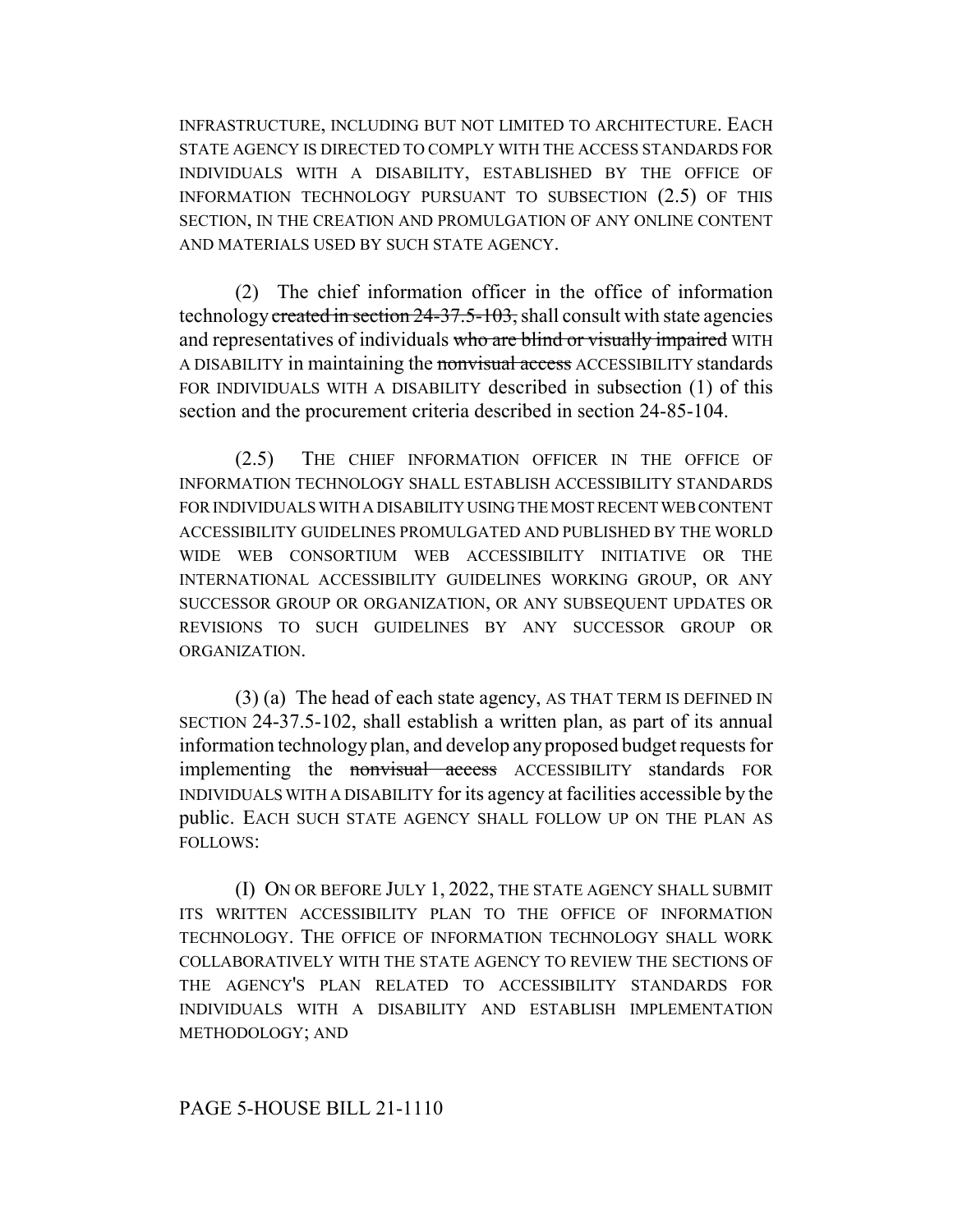(II) ON OR BEFORE JULY 1, 2024, EACH STATE AGENCY SHALL FULLY IMPLEMENT THE SECTIONS OF THE AGENCY'S PLAN RELATED TO ACCESSIBILITY STANDARDS FOR INDIVIDUALS WITH A DISABILITY. ANY STATE AGENCY NOT IN COMPLIANCE AFTER JULY 1, 2024, IS IN VIOLATION OF SECTION 24-34-802 AND IS SUBJECT TO THE REMEDIES FOR NONCOMPLIANCE SET FORTH IN SECTION 24-34-802.

**SECTION 6.** In Colorado Revised Statutes, **amend** 24-85-104 as follows:

**24-85-104. Procurement requirements - criteria implementation.** (1) The office of information technology created in section 24-37.5-103, shall approve minimum standards and criteria to be used in approving or rejecting procurements by state agencies for adaptive technologies for nonvisual OR OTHER DISABILITY access uses.

(2) Nothing in this article shall require ARTICLE 85 REQUIRES the installation of software or peripheral devices used for nonvisual access ACCESSIBILITY FOR AN INDIVIDUAL WITH A DISABILITY when the information technology is being used by individuals who are not blind or visually **impaired** DISABLED. Nothing in this article shall be construed to require ARTICLE 85 REQUIRES the purchase of nonvisual adaptive equipment by a state agency.

(3) Notwithstanding the provisions of subsection  $(2)$  of this section, the applications, programs, and underlying operating systems, including the format of the data, used for the manipulation and presentation of information shall MUST permit the installation and effective use of and shall be compatible BE COMPATIBLE with nonvisual access software and peripheral devices THAT PROVIDE ACCESSIBILITY TO AN INDIVIDUAL WITH A DISABILITY.

(4) Compliance with the procurement requirements of this section with regard to information technology purchased prior to July 1, 2001, shall MUST be achieved at the time of procurement of an upgrade or replacement of existing information technology equipment or software.

**SECTION 7. Appropriation.** For the 2021-22 state fiscal year, \$312,922 is appropriated to the office of the governor for use by the office of information technology. This appropriation is from the general fund and

## PAGE 6-HOUSE BILL 21-1110